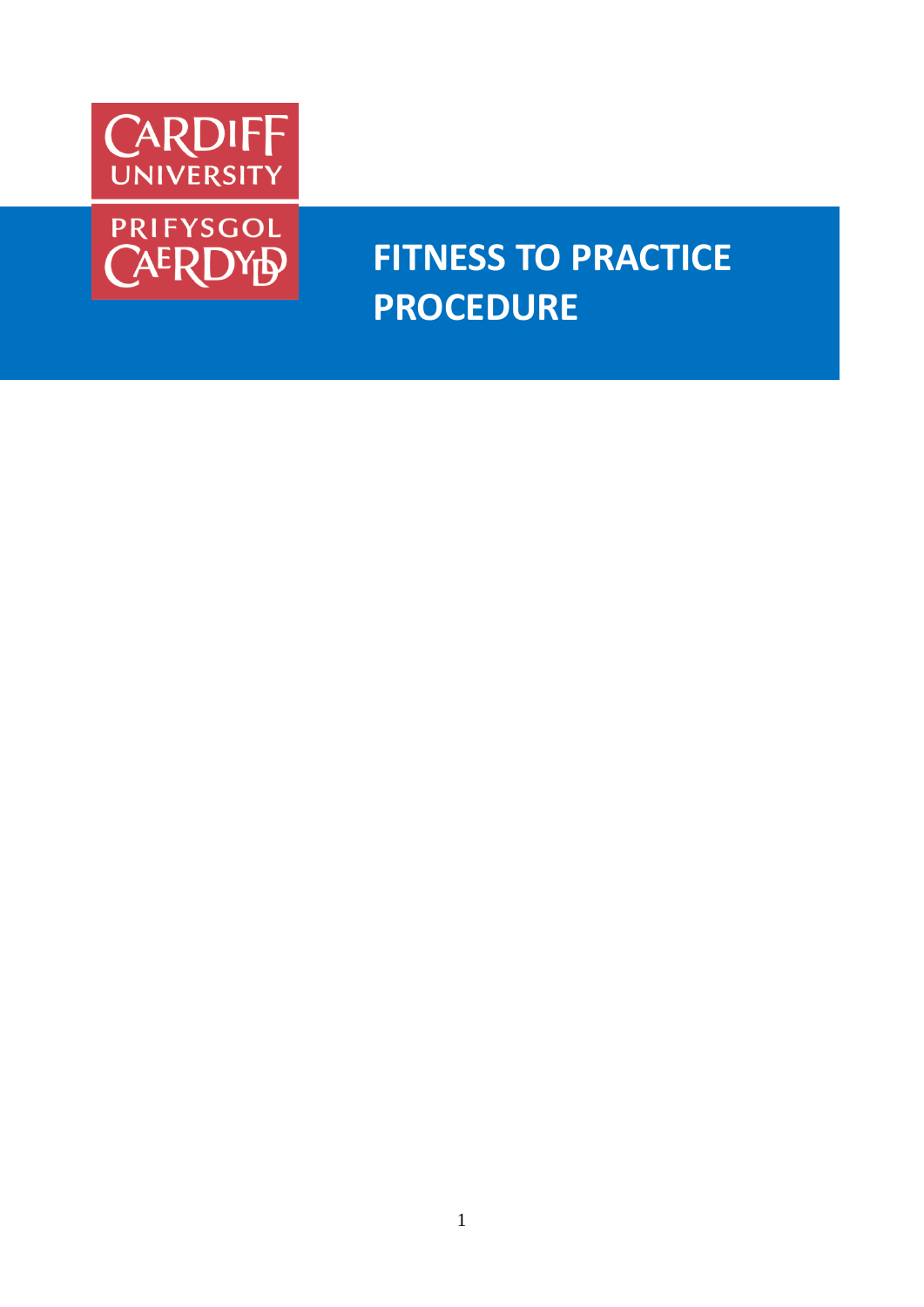# CONTENTS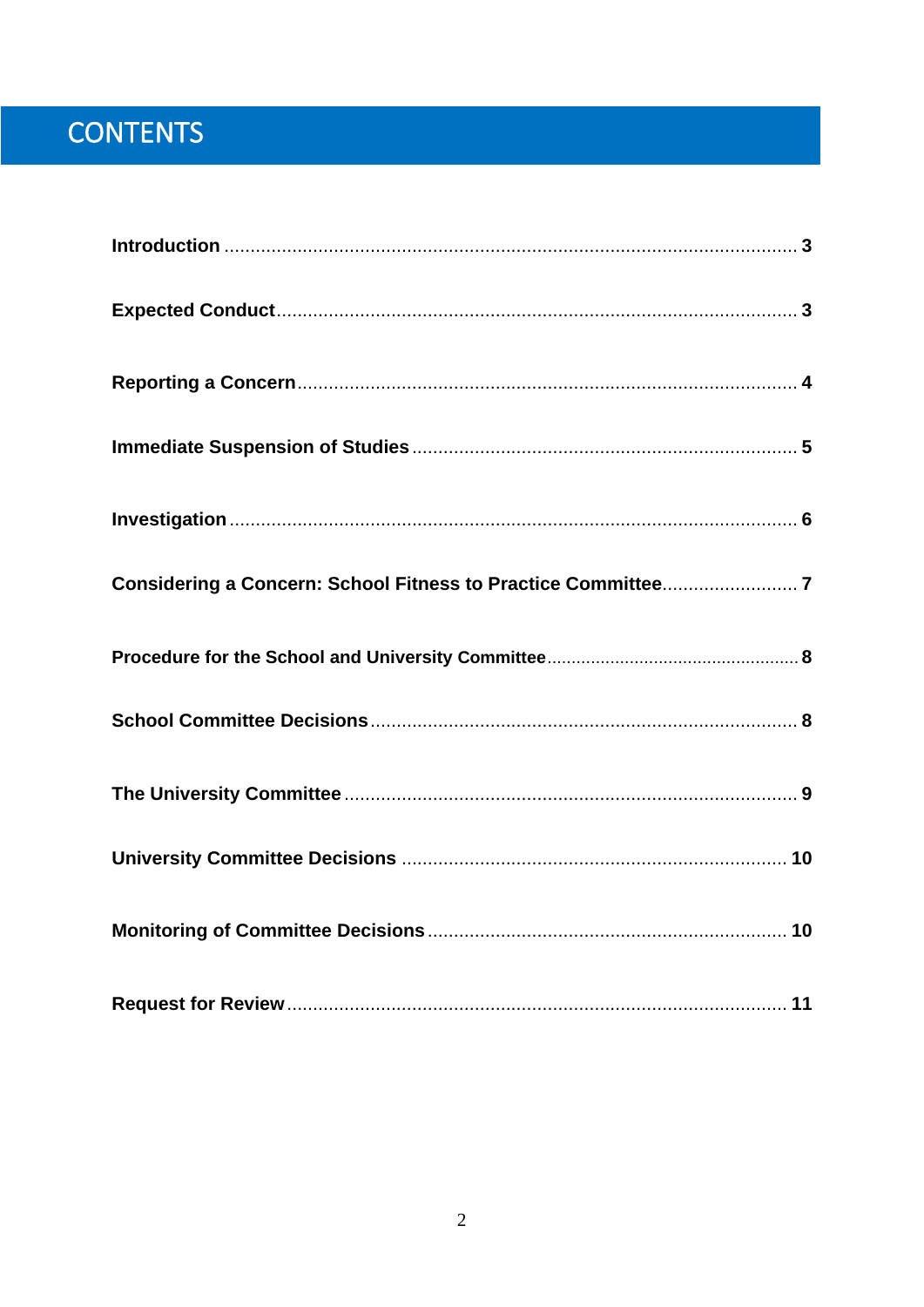# **1. Introduction**

- 1.1. This procedure applies to programmes that lead to a professional qualification which permits registration with a professional, statutory and regulatory body such as the General Medical Council, General Dental Council, Nursing and Midwifery Council, Health and Care Professions Council, or General Pharmaceutical Council.
- 1.2. If you are registered on a programme that leads to a professional qualification or registration, the University is required to ensure that you are fit to practise during your studies and when the degree is awarded. This requirement is part of the admission process and an ongoing responsibility throughout your programme, including when you are on placement. As part of accepting your offer on a programme you agree to act in accordance with the requirements of the University and the relevant professional, statutory and regulatory body.
- 1.3. Your Head of School is responsible for informing you of the fitness to practise requirements of your programme and for investigating concerns and taking appropriate action as detailed in this procedure.
- 1.4. It is your responsibility to bring to the School's attention any circumstances which may adversely impact your fitness to study. These might be health issues, any police involvement resulting from your behaviour or alleged behaviour, other statutory body investigation or other issues of probity or breach of professional body standards. The Head of School, in consultation with the Head of Registry, may decide that the issues should be considered under another policy as well as or instead of Fitness to Practise, for example, the [Student Conduct](https://intranet.cardiff.ac.uk/intranet/students/documents/academic-regulations/student-matters/15-Student-Conduct-Regulations.docx) or [Academic Integrity Procedures.](https://intranet.cardiff.ac.uk/intranet/students/documents/academic-regulations/policies-and-procedures/Academic-Integrity-Policy-Final.pdf)
- 1.5. If you raise a concern about yourself or are reported for an issue that may impact on your fitness to practise, you will be treated fairly and transparently under this procedure. Any decision will be made on the balance of probabilities taking into account all relevant information that is available to the decision maker. University staff involved in investigating and processing concerns under this procedure will have received training for their role.
- 1.6. If there is a risk identified to your own safety or that of others, including patients, you may be suspended from the placement and/or academic studies until the investigation is completed and a decision made. This procedure sets out the process for suspension.
- 1.7. The University may choose to wait to investigate an issue if you are also subject to an investigation by the police or another organisation, until the outcome of that investigation. Each case will be considered on the available facts and risks to patients, colleagues, or staff or other members of the University identified at the time of the issue being raised.
- 1.8. The University will only disclose the information relating to the fitness to practise proceedings to a professional, statutory and regulatory body once proceedings are completed, unless the body guidance expressly states otherwise, or where there is a legal requirement to disclose.

# **2. Expected Conduct**

2.1. It is expected that all students on a programme leading to professional qualification or registration will act with integrity, honesty, with respect for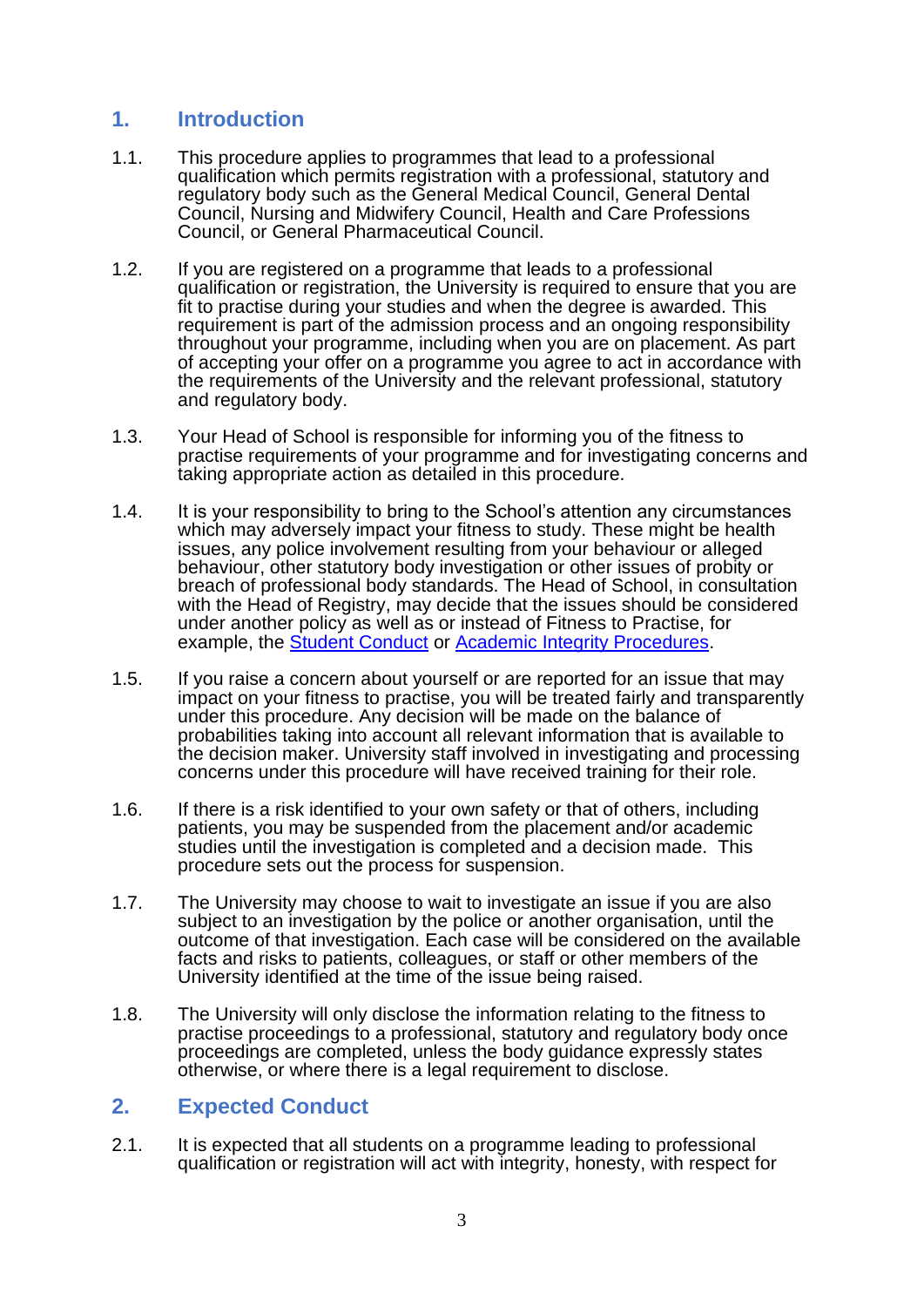others and their property, and in compliance with the relevant code of professional standards.

- 2.2. The following are examples of allegations that may result in an investigation of fitness to practise:
	- Failure to meet the expectations of the University's Student Conduct Procedure or Professional, Statutory and Regulatory body including:
		- Substance, alcohol, or drug misuse;
		- A criminal offence including any caution, reprimand, or ongoing investigation by the police or relevant statutory body;
		- Failure to inform the University of a criminal offence, reprimand, or investigation by the police or a relevant professional or statutory body;
		- Any physical, verbal, racial or sexual abuse, discrimination, harassment or bullying of any other student, member of the public, or member of the University community;
		- Falsification of documents or clinical information, personal or academic-related information;
		- Publication of inappropriate information, comments, or images, including on social media platforms;
	- Repeated unprofessional behaviour which has not been addressed by the student in accordance with the outcome of any informal action;
	- Physical or mental health conditions which cause a concern regarding fitness to practise, for example where there has been a failure to follow medical or support service advice, including where reasonable adjustments have been provided;
	- Breaching confidentiality;
	- Breaching the expected conduct and behaviour specified by the relevant professional body;
	- Any other circumstances which may have an impact on fitness to practise.

#### **3. Reporting a Concern**

- 3.1. You are required to report any issues that might be considered to be a fitness to practise concern, either about yourself or another student, to your Head of School. You should provide any relevant documentation or evidence to the Head of School at the time of the allegation.
- 3.2. The Head of School will take advice from the Head of Student Cases and decide whether to initiate an investigation or whether no action will be taken.
- 3.3. The University takes action only where the complainant has identified themselves to the Head of School or Academic Registrar. Anonymous concerns will only be followed up in exceptional circumstances, and if it is in relation to a serious issue where there is independent corroborative evidence.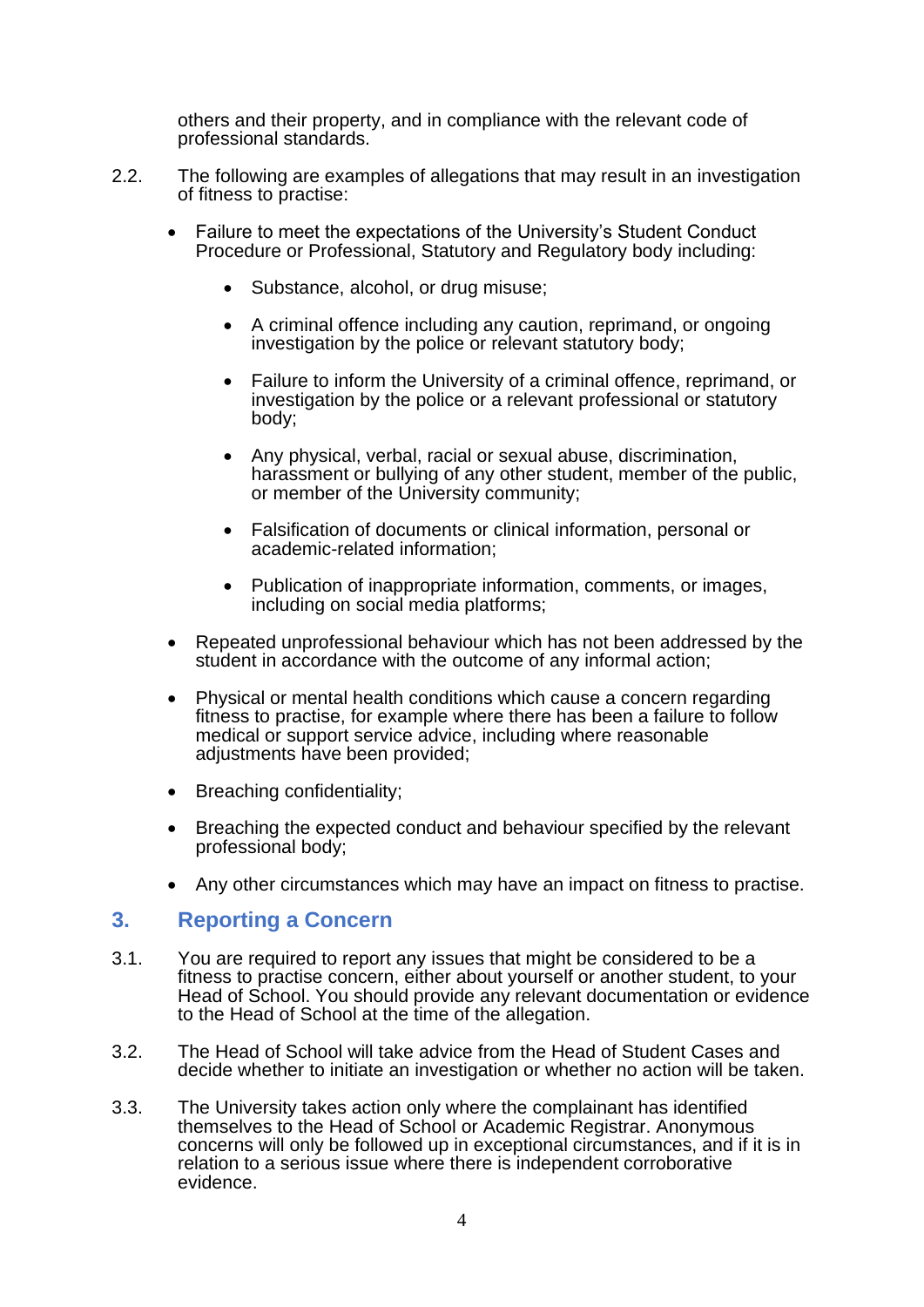- 3.4. If you have questions or if you are worried about raising a concern, you can talk informally to your personal tutor to discuss the process and support available.
- 3.5. You can talk to staff in the [Students' Union Student Advice team](https://www.cardiffstudents.com/advice/) or a professional body/union representative for independent advice about your concern and the University's procedures.

### **4. Immediate Suspension of Studies**

- 4.1 The University has a duty of care to students, staff, and the wider community including patients, clients, and members of the public. In serious cases where there is substantial risk, the University will take action to suspend a student from study.
- 4.2 You can be suspended at any point in this procedure from the University and/or from your programme. Where the risk is only in relation to patients, clients, or members of the public, you can be suspended from placement or clinical settings only.
- 4.3 The Vice-Chancellor is empowered to suspend you with immediate effect for a period of up to 12 months. In exceptional circumstances, this period may be extended. The Vice-Chancellor may delegate this role to the Academic Registrar where appropriate.
- 4.4 The purpose of the suspension is to protect you, University members, the public, or your colleagues pending the investigation or completion of the Fitness to Practise Procedure. The Vice-Chancellor, or their nominee, will consider the risk that the student poses to the University community, placement providers, patients and/or members of the public. Written reasons for the decision shall be recorded and made available to you.
- 4.5 Where there is considered to be an immediate risk, a Head of School is empowered to suspend you with immediate effect from a placement or clinical setting for up to **7 days** in order to protect the safety of patients, clients, and members of the public. Any suspension must be reviewed by the Vice-Chancellor, or nominee, within **7 days**.
- 4.6 Prior to the start of a period of suspension from a programme, placement, or clinical setting, you will be informed of the extent of access to the University facilities allowed during the suspension, if any, taking account of the nature of the circumstances and/or of any alleged offence.
- 4.7 An order of suspension may include a requirement that you should have no contact of any kind with a named person or persons.
- 4.8 The Vice-Chancellor shall review any suspension at least **every 60 days** and where new information becomes available, with the intention of bringing the case to a conclusion as soon as is reasonably practicable. You should be notified in writing of the outcome of any review within **7 days**.
- 4.9 If you are suspended, you may request a review of the decision of the Vice-Chancellor, or nominee, within **14 days** of the decision. You may also request a review of the suspension, where there is a change of circumstances, for example, where court action is concluded, or you are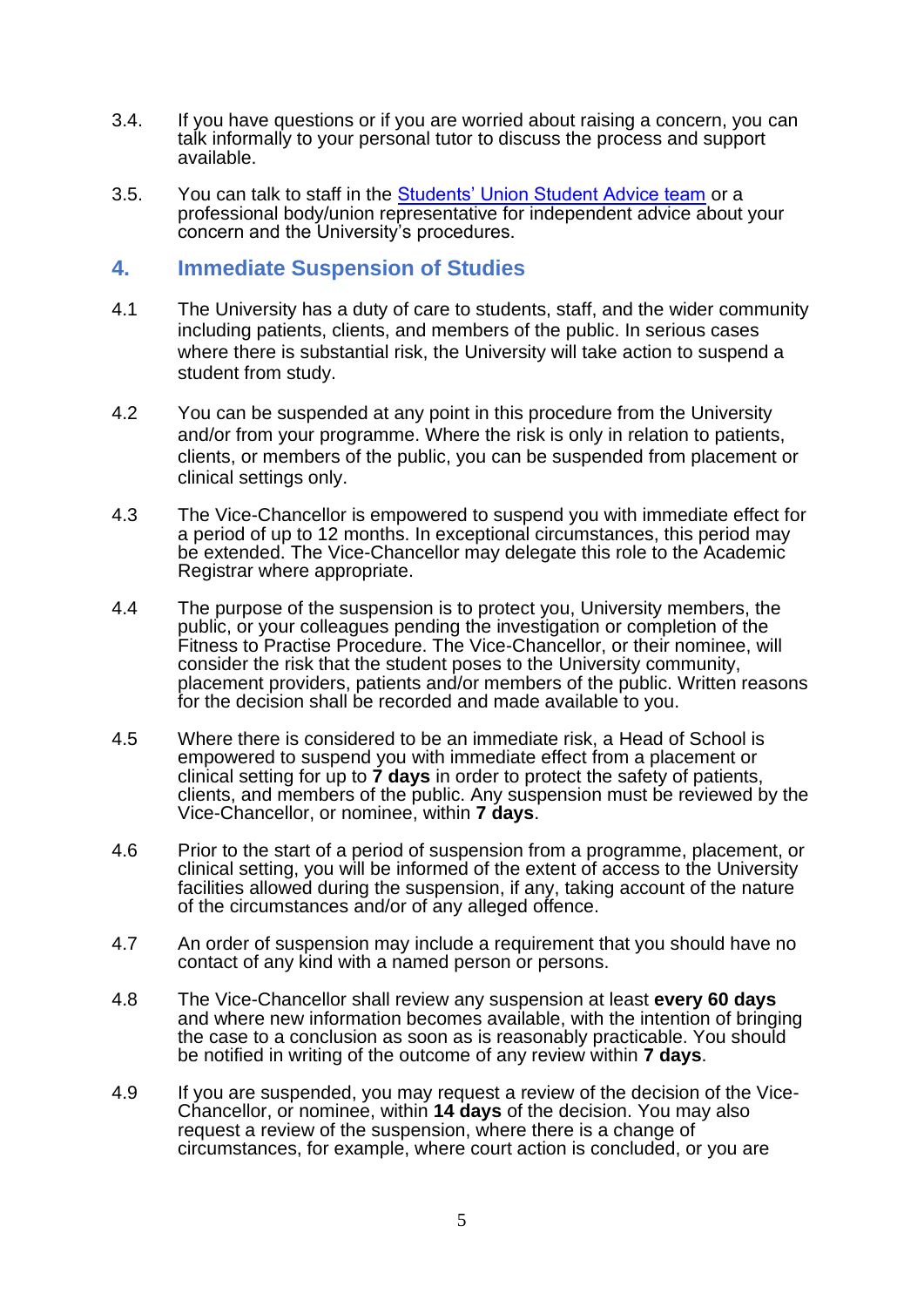acquitted in the case of a criminal offence, or police bring a case to an early resolution by way of caution or warning.

4.10 The review will be considered by the Deputy Vice-Chancellor, a Pro Vice-Chancellor, College Dean or Academic Registrar who has not previously considered the case. You shall be given an opportunity to provide evidence to the reviewer, who shall be empowered to lift or confirm the suspension on the basis of appropriate expert advice and the risks identified.

#### **5. Investigation**

- 5.1. If the Head of School decides an investigation will take place, an Investigation Officer will be appointed. You will be informed **within 14 days** of the appointment of the Investigating Officer being appointed.
- 5.2. You will be shown the evidence submitted with the report of concern.
- 5.3. The Investigating Officer will assess the available facts, and will decide how to proceed:
	- If the concern is related to a criminal matter, the University may not investigate until the criminal case is concluded, and the University may use the police and/or court outcome to inform its investigation. Concerns relating to conduct that the police choose not to investigate or following acquittal will be investigated by the University.
	- If the concern is related to a health matter, a referral to the Occupational Health Service will usually be made. A referral may also be made to an external medical practitioner. In all referrals, medical evidence may be sought from your GP or treating physician. If the referral is made by the University, the cost of the referral/report will be covered by the University and the report received will be made available to you within **14 days** of receipt.
	- If the concern is related to conduct and health a referral to the Occupational Health Service will be made and a meeting separately arranged with you and other relevant parties as part of the investigation process. The Occupational Health report will be disclosed to you.
- 5.4. If the investigation proceeds, the Investigating Officer will meet separately with you and any other relevant parties. Meetings will be arranged with a minimum of **7 days' notice**.
- 5.5. Prior to attending the meeting, you will be notified of:
	- the purpose of the meeting;
	- the reported concern and any evidence submitted;
	- the Fitness to Practise Procedure;
	- details of the staff who will be present;
	- the right to be accompanied either by a friend or representative;
	- the contact information of the [Students' Union Student Advice.](https://www.cardiffstudents.com/advice/)
- 5.6. If you are asked to attend a meeting you may request to rearrange the meeting or attend via video link or telephone. You have the right to challenge the evidence and produce evidence in response to the allegation under investigation and in support of your representations.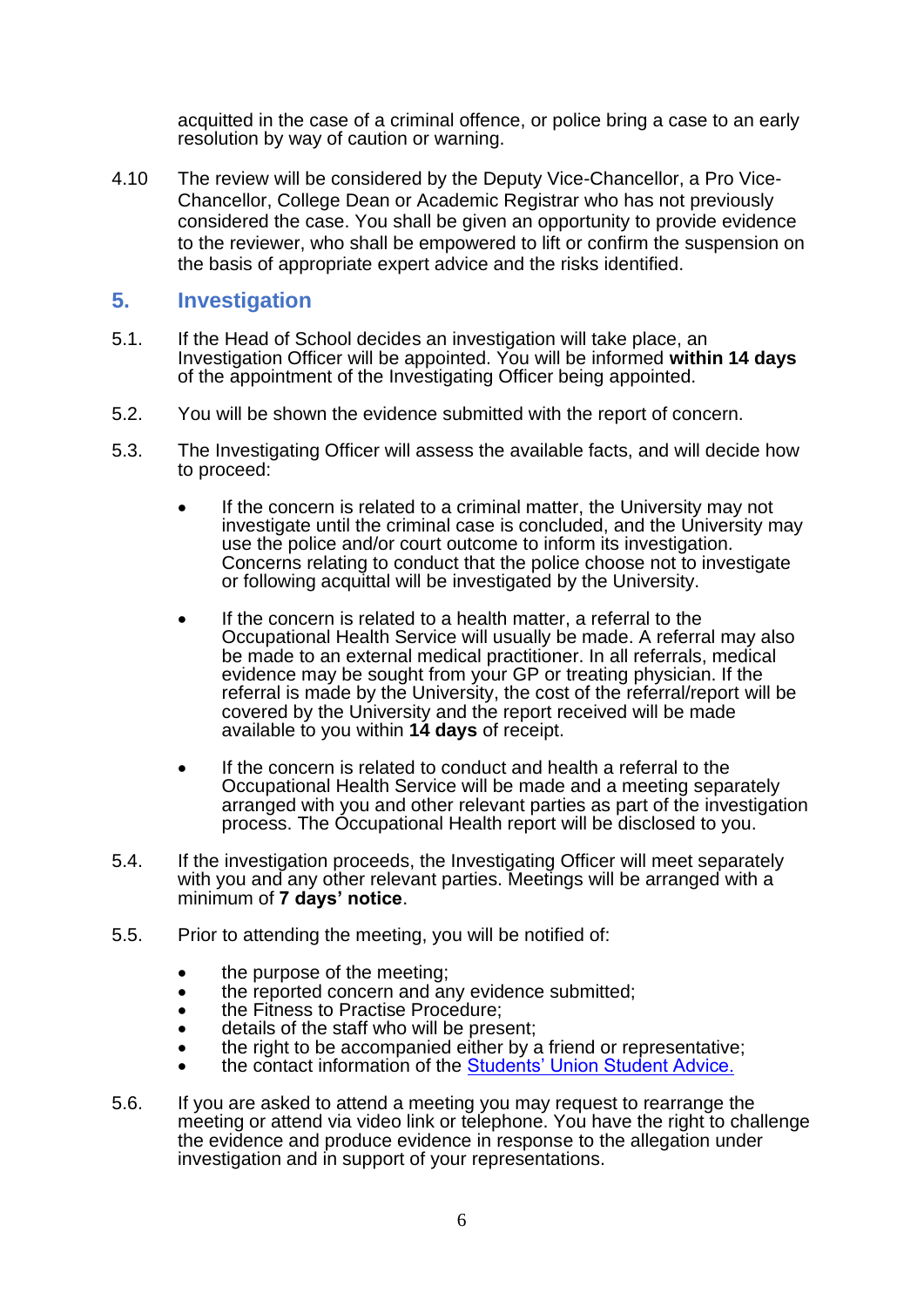- 5.7. You will be provided with a record of any meetings within **14 days** of the meeting taking place. You may submit a statement if you believe that the meeting record is inaccurate. Further meetings may be required if more information becomes available.
- 5.8. The Investigating Officer will produce a report of the facts of the investigation, including all information gathered, and make a recommendation for the Head of School to:
	- Dismiss the concern/issue, **or**
	- Refer the concern/issue for consideration at a School Fitness to Practise Committee, **or**
	- Refer the concern/issue for consideration at a University Committee if the concern is very serious or if there are other factors which require consideration by the University.
- 5.9 You will be informed of the Head of School's decision within **14 days.**

#### **6. Considering the Concern: School Fitness to Practise Committee**

- 6.1. The purpose of the School Committee is to provide an independent panel to consider the evidence which has been identified by the Investigating Officer and to provide you with the opportunity to respond to that evidence, offer an alternative position, and provide additional evidence or mitigation.
- 6.2. A School Committee will be arranged within **35 days** of the decision of the Head of School. The membership of the committee will be:
	- A senior member of School staff (Chair);
	- A member of staff from a different School which also has programmes where the Fitness to Practise Procedure applies;
	- A representative of the relevant professional body who is external to the University (where this is required by the professional body regulations).

A member of the Student Cases team will attend to support the committee and to advise on procedure.

- 6.3. All members of the Committee will have no prior knowledge of the student, the concern about the student's conduct, nor the person who may have raised the concern. All members of the Committee will have received training in making fitness to practise decisions.
- 6.4. The Head of School will nominate a member of staff to act as a secretary to the Committee who will notify all parties of the date of the meeting. You will receive a minimum of **14 days**' notice of the meeting and all parties will receive a copy of the Committee papers.
- 6.5. You will be advised of your right to representation, to call witnesses, to submit evidence, and to provide a written submission. Any further evidence/statements should be submitted to the secretary **7 days** before the Committee meeting. The secretary will circulate the information to the committee members.
- 6.6. The Committee papers will include: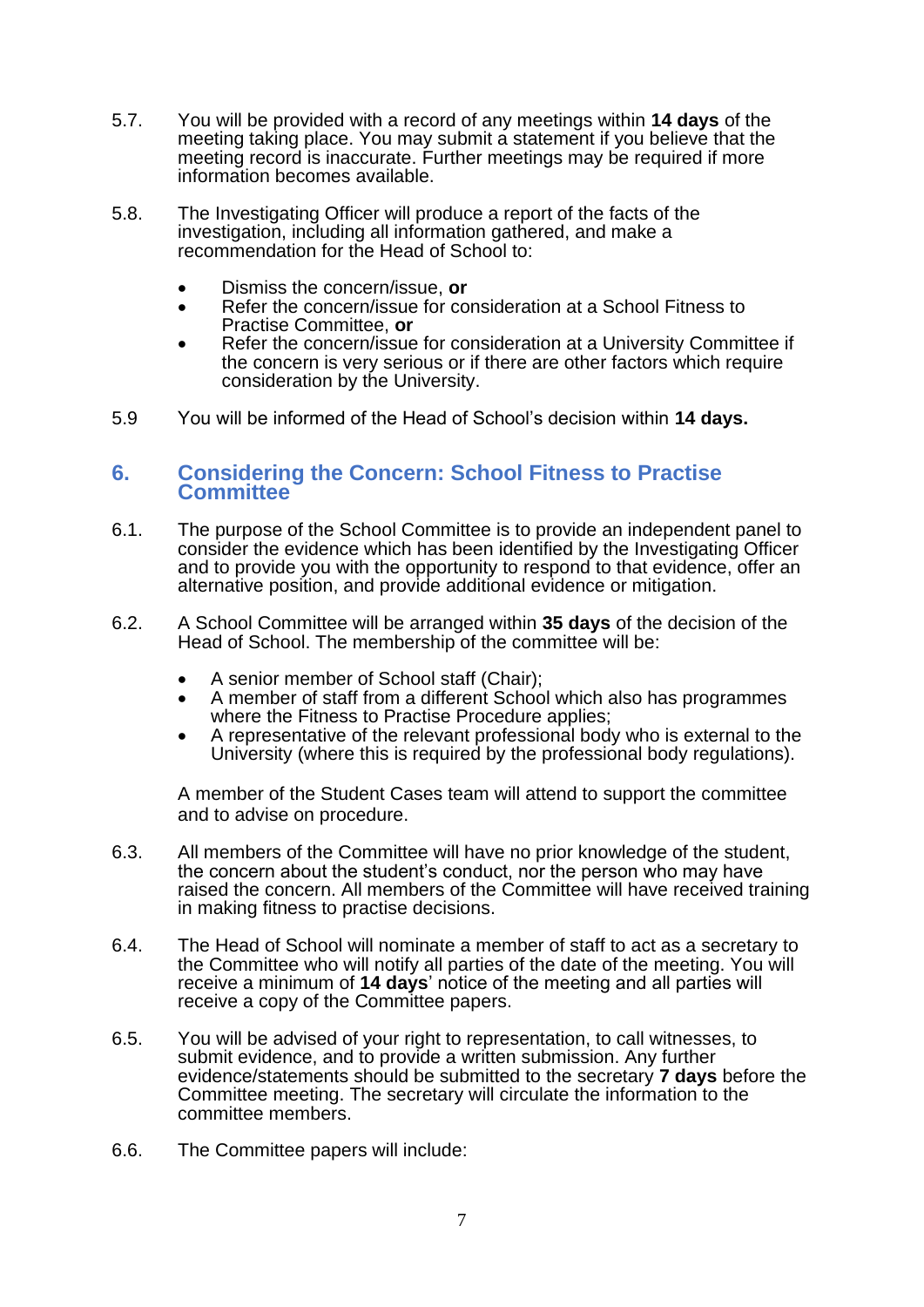- The Investigating Officer's report and evidence gathered;
- Occupational health report, if applicable;
- Relevant professional body codes and regulations;
- The Fitness to Practise Procedure;
- Your statement, if provided.
- 6.7. Both you and the Investigating Officer may call relevant witnesses to attend the Committee hearing. An Occupational Health representative may attend for health-related concerns.
- 6.8. If you do not attend the meeting of the Committee, the Committee may proceed in your absence if the Committee members are satisfied that you have been given sufficient notice and that no good reason has been provided for your absence.

#### **7. Procedure which will be followed during the School and University Committee:**

- 7.1. The Chair may adjourn the meeting of the Committee, at your request or at the request of any member of the Committee, where there is good reason.
- 7.2. The Investigating Officer will present the fitness to practise concern to the Committee and call any witnesses deemed appropriate to the case.
- 7.3. Committee members, and you or your representative, may ask questions of the Investigating Officer.
- 7.4. You will be given the opportunity to present your response and evidence to the Committee and to call witnesses, if applicable.
- 7.5. Committee members and the Investigating Officer may ask you questions related to the fitness to practise concerns.
- 7.6. The Investigating Officer will give a summary of the case and you may give a final statement before you and the Investigating Officer leave the Committee so that the Committee may reach its decision.

#### **8. School Committee Decisions**

- 8.1. The School Committee's decision will be reached on the balance of probability and will be based on consideration of all the information available to the Committee, including any mitigating factors presented, and including remedial action, training, or treatment you have recently undertaken.
- 8.2. The School Committee may take **1 or more** of the following decisions:
	- Dismiss the concern;
	- Issue an informal warning;
	- Issue a formal warning for a specified length of time to be kept on your file and to be taken into account in any future proceedings;
	- Require you to attend internal or external support sessions:
	- Require you to write a reflective account supported by a member of staff;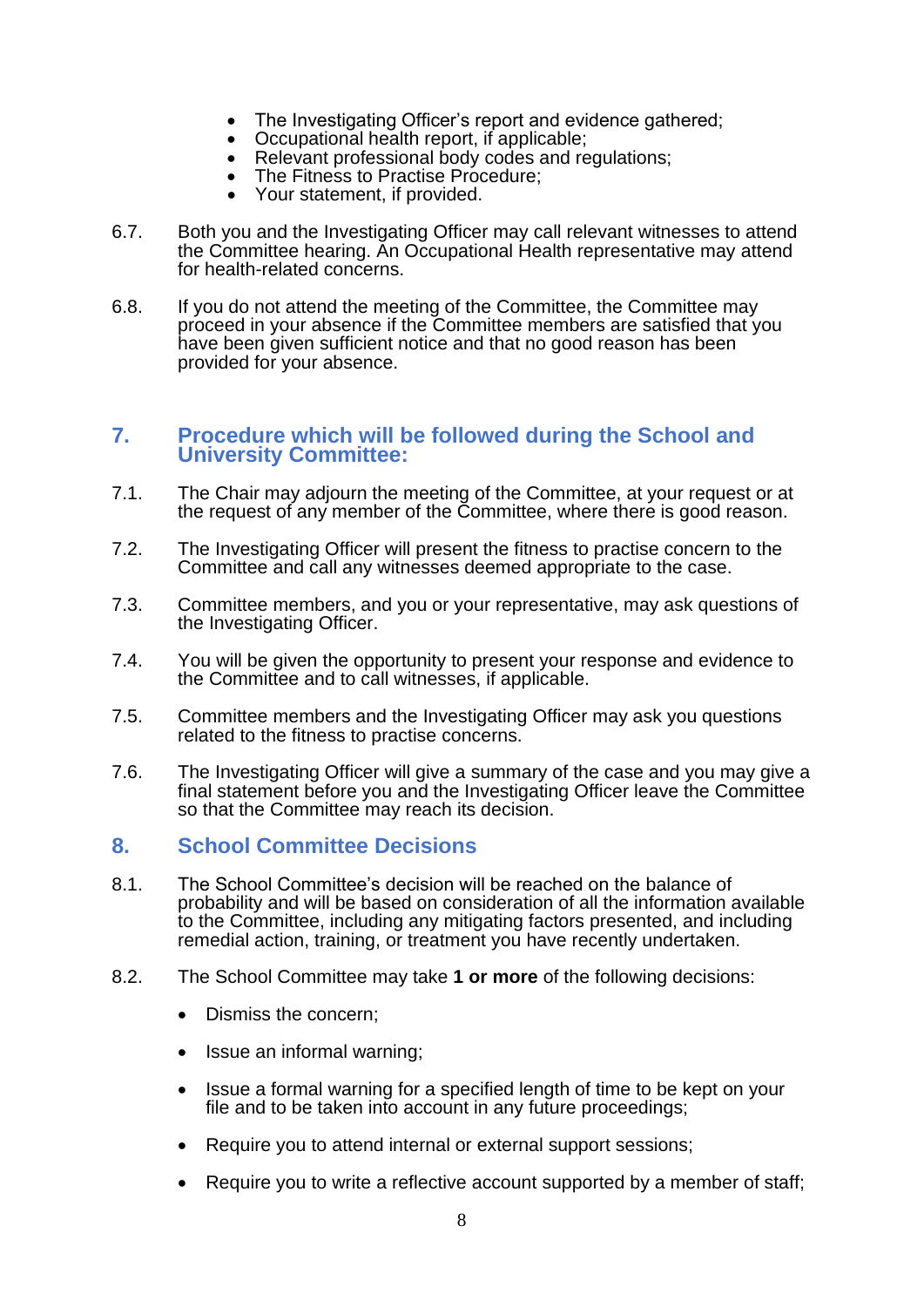- Require you to develop and complete an action plan supported by a member of staff;
- Require you to be monitored by the Occupational Health Service and continue on the programme with support;
- Require you to take an interruption of study for a specified period of time;
- Refer to the University Committee.
- 8.3. The School Committee will only be informed about any previous fitness to practise or other conduct sanctions if the case is found against you. Information about any previous fitness to practise or other conduct sanction will be used to assist the Committee in deciding on an appropriate sanction.
- 8.4. Students will be notified of the School Committee's decision in writing within **7 days** of the meeting and will be informed of how to request a review of the decision under the University Review Procedure. No sanction will be applied until the review period has elapsed or completed, if a review request is received.
- 8.5. Any sanctions specified by the School Committee will be monitored and progress reported to the Head of School. If progress has not been made as expected, this will be reported to the Academic Registrar who may refer the matter back to the Chair of the Committee. The Chair will decide if the original decision is to be upheld or amended, or if the case should be referred to a University Committee.

# **9. The University Committee**

- 9.1. The Head of School or Chair of the School Committee will refer the case to the University Committee if the concern is deemed serious and/or there are other factors such as allegations of persistent/repeated behaviour. A University Committee will consist of:
	- A Pro Vice-Chancellor, College Dean, or Head of School (Chair);
	- 2 members of academic staff from a School that also have fitness to practise requirements;
	- A full-time elected officer of the Students' Union;
	- A representative of the relevant professional body who is external to the University (where this is required by the professional body regulations).

A member of the Student Cases team will attend to support the committee and to advise on procedure.

- 9.2. The hearing will be arranged promptly, but this can take up to **9 weeks** due to panel members' other professional commitments. Committee papers will be sent to you and Committee members **14 days** in advance of the meeting.
- 9.3. You will be advised of your right to representation, to call witnesses, submit evidence and to provide a written submission. Any further evidence/statements should be submitted to the secretary **7 days** before the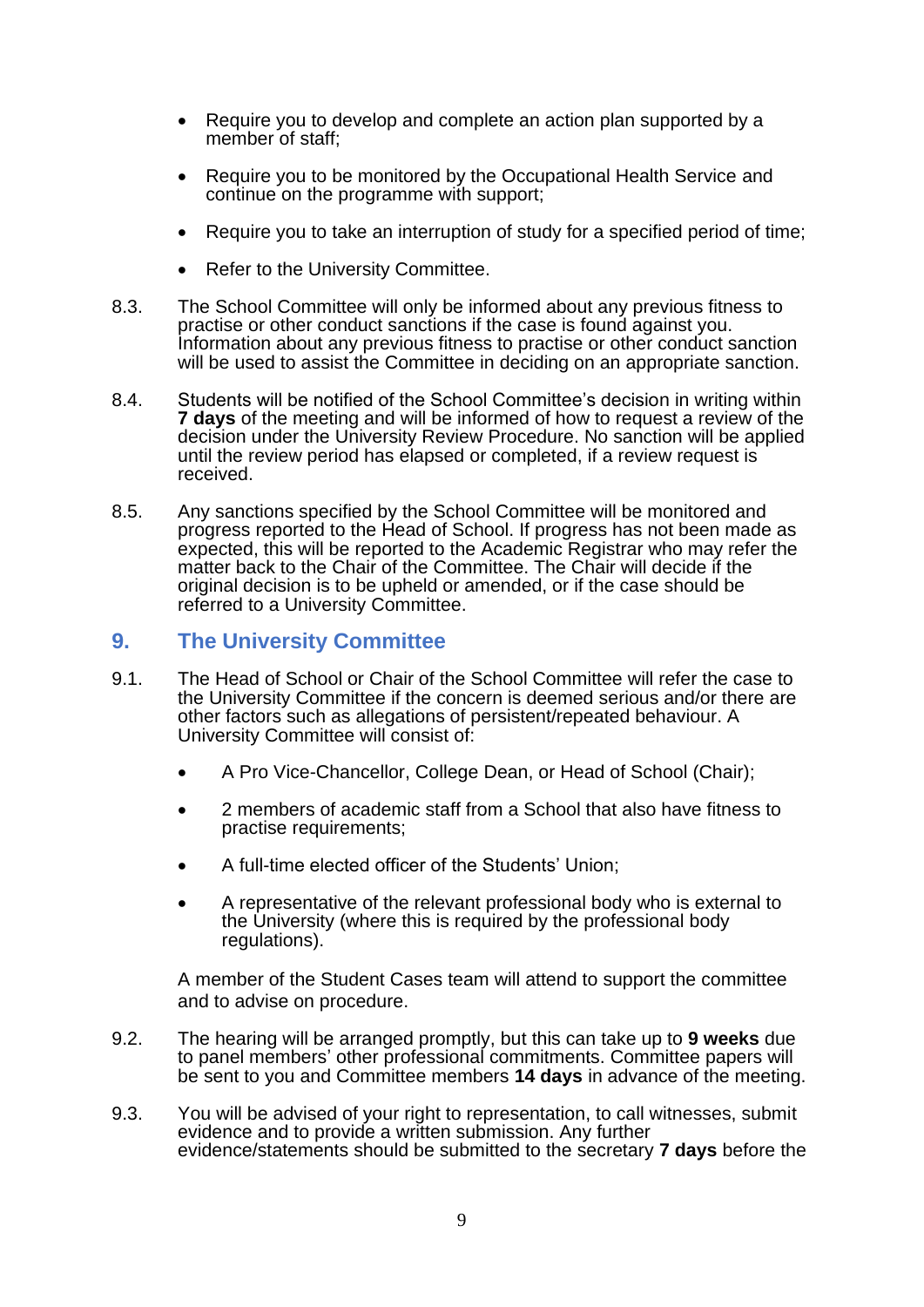Committee meeting. The secretary will circulate the information to the Committee members.

9.4. The University Committee will be conducted in accordance with section 7 above.

## **10. University Committee Decisions**

- 10.1. The University Committee's decision will be reached on the balance of probability and will be based on consideration of all the information available to the Committee, including any mitigating factors presented, and including remedial action, training, or treatment recently undertaken by you.
- 10.2. The University Committee may take 1 or more of the following decisions:
	- Any decision listed in paragraph 8.2 for the School committee;
	- Suspend you for a specified period of time;
	- Require you to resit part(s) of your programme of study, where this is possible within the regulations;
	- Require you to engage with specified supportive measures for the remainder of your programme of study;
	- Any action which the Committee considers to be appropriate to give you an opportunity to successfully complete the programme;
	- Withdraw you from your programme of study and allow a transfer to a non-professional programme of study (subject to the admission requirements of that alternative programme of study);
	- Exclude you from the programme and the University.
- 10.3. The Committee will only be informed about any previous fitness to practise or other conduct sanction if it decides the case is found against you. Information about any previous fitness to practise or other conduct sanction will be used to assist the Committee in deciding on an appropriate sanction.
- 10.4 Students will be notified of the Committee's decision in writing within **7 days** of the meeting and informed of how to request a review of the decision under the Review Procedure. No sanction will be applied until the review period has elapsed or completed, if a review request is received. Please note, however that, where relevant, you may not be permitted to continue with your programme pending the review outcome.
- 10.5 The Academic Registrar and Head of School will decide if any upheld decisions of the School or University Committee will be reported to the relevant professional body in accordance with its requirements.

#### **11. Monitoring of Committee Decisions**

11.1. Monitoring of committee decisions is for the purpose of supporting students to complete required actions.